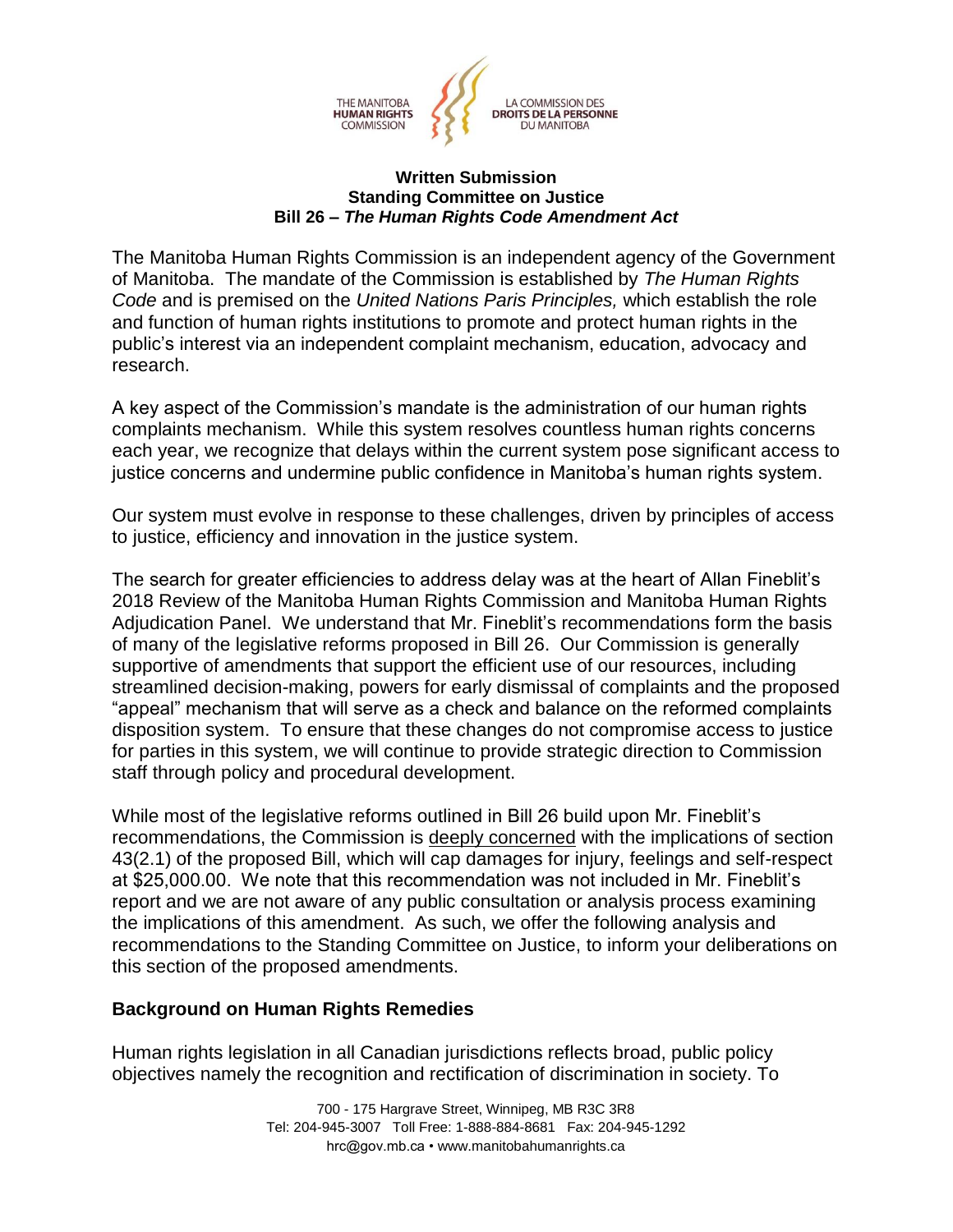achieve this end, human rights legislation takes a remedial rather than punitive approach. This was perhaps best stated by the Supreme Court of Canada in *Ontario (Human Rights Commission) v. Simpsons Sears* [1985] 2 S.C.R. 536:

The Code aims at the removal of discrimination. This is to state the obvious. Its main approach, however, is not to punish the discriminator, but rather to provide relief for the victims of discrimination. It is the result or the effect of the action complained of which is significant (at para 12).

In *Walsh v. Mobil Oil Canada*, 2013 ABCA 238 the Alberta Court of Appeal noted that the remedial authority under human rights legislation not only addresses the impact of discrimination on the complainant, but also protects against future discrimination and serves as a "deterrent and an educational tool" (at para 31).

In every jurisdiction across Canada, human rights tribunals are provided with the remedial authority to make monetary awards (including compensation for financial loss, compensation for the impact of the discriminatory treatment – often referred to as damages for injury to dignity, feelings and self-respect – and compensation in cases of willful misconduct, malice or recklessness) and non-monetary awards (remedies that will end the discriminatory behaviour, secure future compliance with the law and reinstate any opportunities or privileges lost or denied as a result of the discrimination).

Damages for injury to dignity, feelings and self-respect are a remedial award aimed at compensating the complainant for the harm caused by discrimination. In *Arunachalam v. Best Buy Canada*, 2010 HRTO 1880, the Human Rights Tribunal of Ontario noted that "the harm […] of being discriminatorily denied a service, an employment opportunity, or housing is not just the lost service, job or home but the harm of being treated with less dignity, as less worthy of concern and respect because of personal characteristics, and the consequent psychological effects" (at para. 46).

Moreover, as noted by Ranali and Ryder, injury to dignity is not a loss that is ancillary to the range of harms that are caused by discrimination – rather, it lies at the core of what makes discrimination harmful (see Ranalli, Audra and Ryder, Bruce, "Undercompensating for Discrimination: An Empirical Study of General Damages Awards Issued by the Human Rights Tribunal of Ontario, 2000-2015" (2017) Osgoode Legal Studies Research Paper Series).

The Manitoba Human Rights Adjudication Panel has relied upon the following factors in assessing the quantum of damages for injury to dignity, feelings and self-respect:

- o Objective seriousness of the conduct
- o Effect on the person experiencing the discrimination

(*Arunachalam v. Best Buy Canada*, 2010 HRTO 1880 (CanLII), cited with approval in *Emslie v. Doholoco Holdings Ltd*, 2014 CanLII 71723, and *A.B. v. Andrew Jasnikowski and Jefferey Jasnikowski o/a Jazco Management*, 2019 MBHR 1).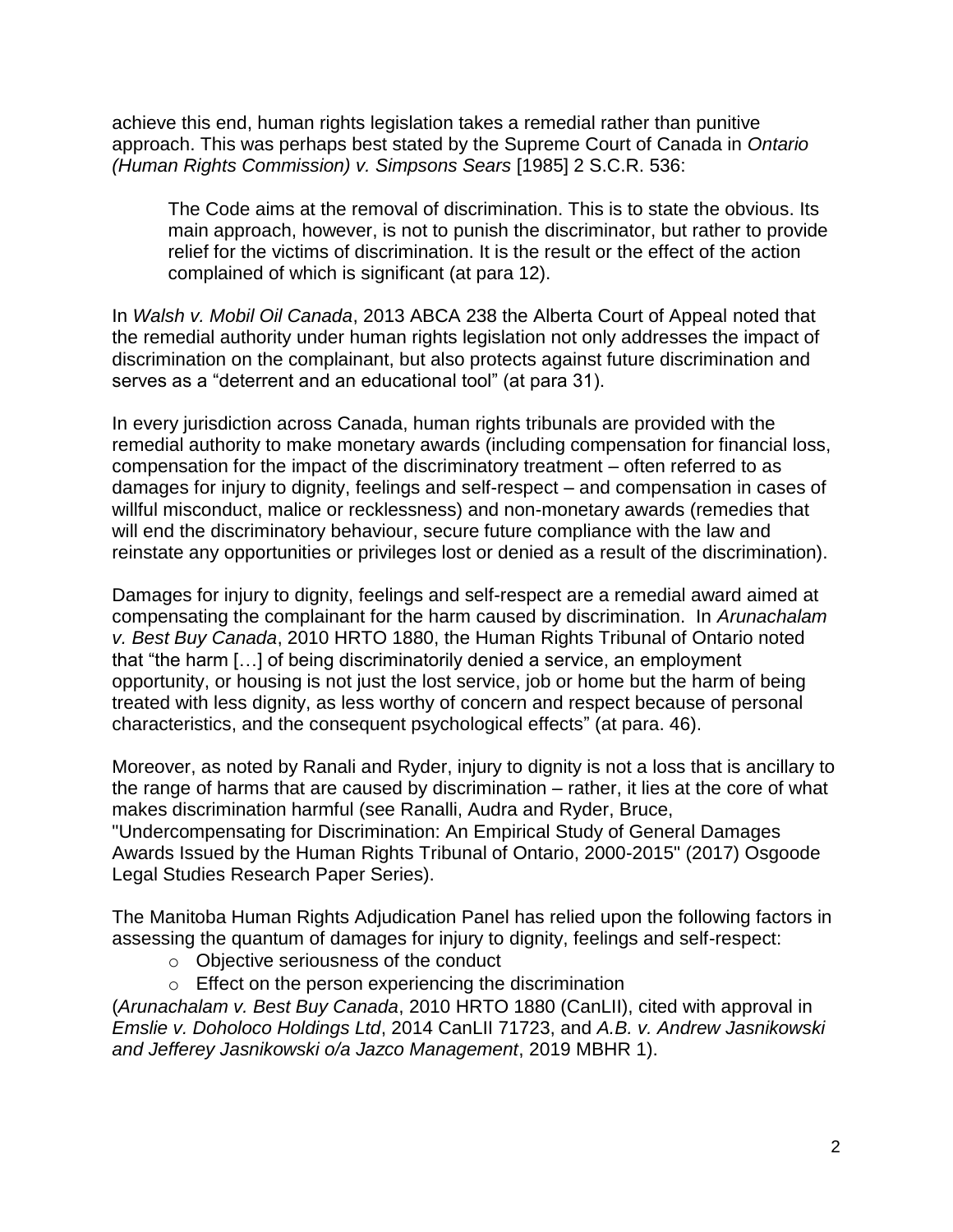Additional factors include:

- o Humiliation experienced by the complainant
- o Hurt feelings experienced by the complainant
- o A complainant's loss of self-respect
- $\circ$  A complainant's loss of dignity
- o A complainant's loss of self-esteem
- o A complainant's loss of confidence
- o The experience of victimization
- o Vulnerability of the complainant
- o The seriousness, frequency and duration of the offensive treatment

(*Sanford v. Koop*, 2005 HRTO 53 (CanLII), cited with approval in *A.B. v. Andrew Jasnikowski and Jefferey Jasnikowski o/a Jazco Management*, supra)

In relation to compensation for injury to dignity, feelings and self-respect, the Alberta Court of Appeal went on to state in *Walsh v. Mobil Oil* that remedial awards that do not provide appropriate compensation can "minimize the serious nature of the discrimination, undermine the mandate and principles that are the foundation of human rights legislation, and further marginalize a complainant. Inadequate awards can have the unintended but very real effect of perpetuating aspects of discriminatory conduct" (at para 32).

The Manitoba Human Rights Adjudication Panel (MHRAP) has also recognized that the quantum for damages should not be too low, as it would "trivialize the importance of the Code by effectively creating a "license fee" to discriminate" (*Vetricek v. 642518 Canada*, 2010 HRTO 757 (CanLII), cited with approval in *A.B. v. Andrew Jasnikowski and Jefferey Jasnikowski o/a Jazco Management*, supra). Similar statements have been made by human rights tribunals in Alberta, Ontario, Nova Scotia and Prince Edward Island.

There are currently two jurisdictions in Canada that have caps on damages for injury to dignity, feelings and self-respect: Canada and Saskatchewan. In *The Canadian Human Rights Act*, damages for pain and suffering (akin to the remedial heading of damages for injury to dignity feelings and self-respect) are capped at \$20,000.00. In addition, the Canadian Act provides for remedial compensation for malice, wilful misconduct and disrespect, also capped at \$20,000.00. In 2000, a review of *The Canadian Human Rights Act* chaired by Justice La Forest, recommended the removal of all monetary caps in the Act, noting "this signals the importance of these kinds of compensation in human rights matters. The Tribunal can be expected to develop its own views on the damages that are appropriate for discrimination in each case." While these recommendations were made in 2000, the LaForest review was ultimately not implemented and the cap remains in place.

In Saskatchewan's *Human Rights Code*, damages for injury to dignity, feelings and selfrespect are similarly capped at \$20,000.00. Like Canada, in cases of wilful misconduct or malice, the tribunal may order up to an additional \$20,000.00 in compensation.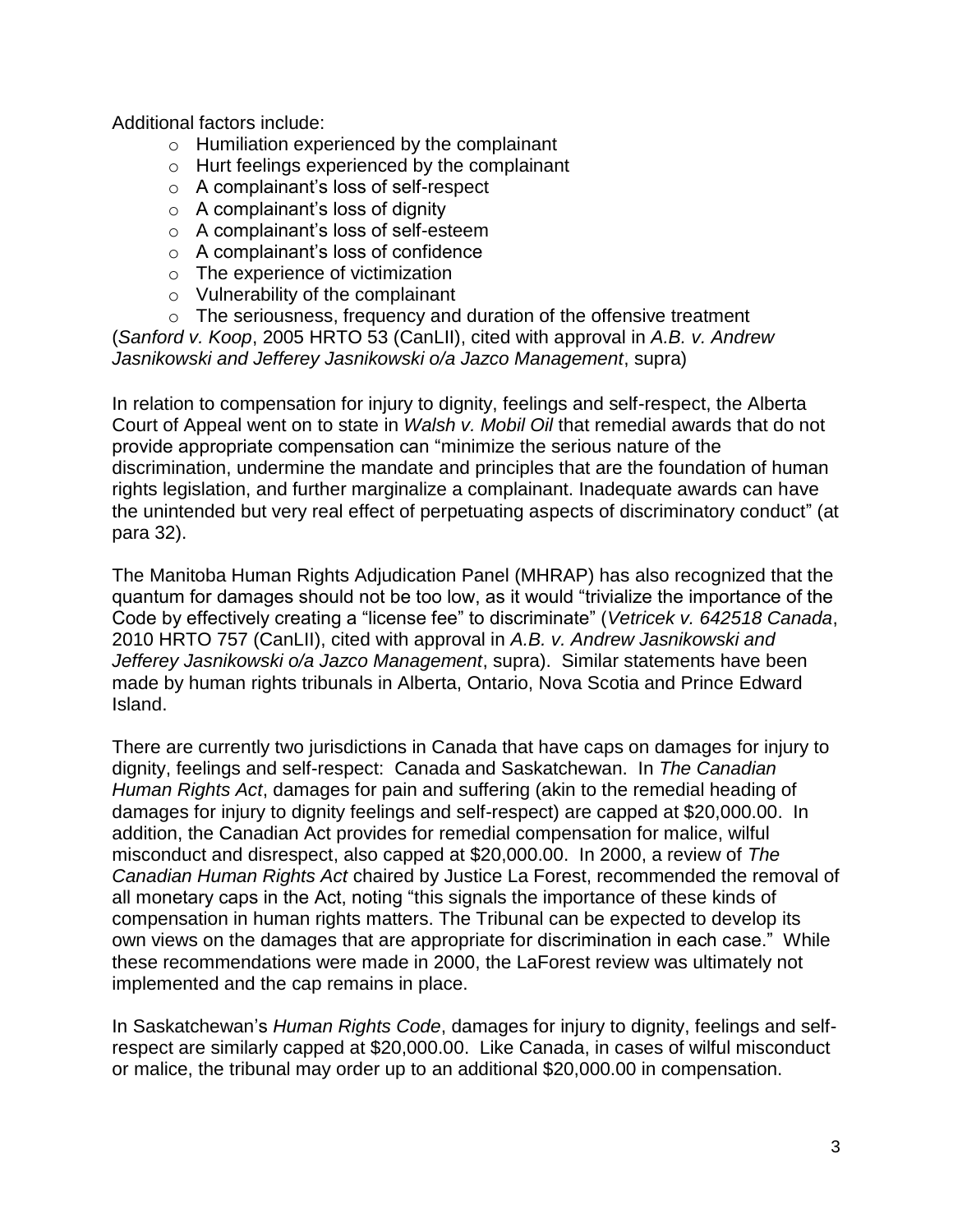Prior to 2008, Ontario had a similar prescribed limit under its former human rights act, however this limit was removed upon introduction of Ontario's *Human Rights Code*, to uphold the broader policy objectives of Ontario's human rights law and provide restitution to the complainant (see Ranalli and Ryder, 2017).

In Manitoba, the median award for injury to dignity, feelings and self-respect is \$9,906. The highest award in this remedial category is \$75,000.00 (see *T.M. v. Government of Manitoba (Justice), 2019 MBHR 13).* In arriving at this remedy, the Adjudicator noted that the award reflects the particular egregiousness of the conduct, the vulnerability of the respective complainant, the frequency and duration of the discrimination, and reinforced the importance that employers uphold their human rights obligations.

In *Kvaska v Gateway Motors (Edmonton) Ltd.,* 2020 AHRC 94, quoting with approval *Simpson v. Oil City Hospitality Inc*., 2012 AHRC 8 at para 63, the Alberta Human Rights Tribunal emphasized the importance of this last point in the assessment of general damages. "There is clear authority that an award of damages must be high enough to encourage respect for the legislative decision that certain kinds of discrimination are unacceptable in our society and should not be so low as to amount to a mere 'license fee' for continued discrimination".

Recent decisions have also emphasized other factors relevant to the assessment of general damages. There is clear authority that an award of damages must be high enough to encourage respect for the legislative decision that certain kinds of discrimination are unacceptable in our society and should not be so low as to amount to a mere 'license fee' for continued discrimination.

## **Analysis**

The Commission remains concerned that capping damages for injury to dignity, feelings and self-respect may undermine human rights protections in the following ways:

1) Capping damages for injury to dignity, feelings and self-respect may act as a deterrent to filing human rights complaints. There is a risk that potential applicants may choose to pursue their human rights claims before the courts, where possible, in order to obtain a greater award of damages in the civil context. It is worth noting that there remains some contention as to whether complainants can pursue claims of discrimination or harassment via civil litigation (i.e. whether there exists a common law tort of discrimination or harassment, see *Seneca College v Bhadauria*, [1981] 2 SCR 181). Notwithstanding this, one of the purposes of Manitoba's human rights system is to provide an efficient, inexpensive and expert forum for adjudicating human rights matters. By introducing a statutory cap on damages for injury to dignity, feelings and selfrespect, this may discourage complaints through our system and cause complainants to pursue civil remedies before the courts, where such a forum is available to them.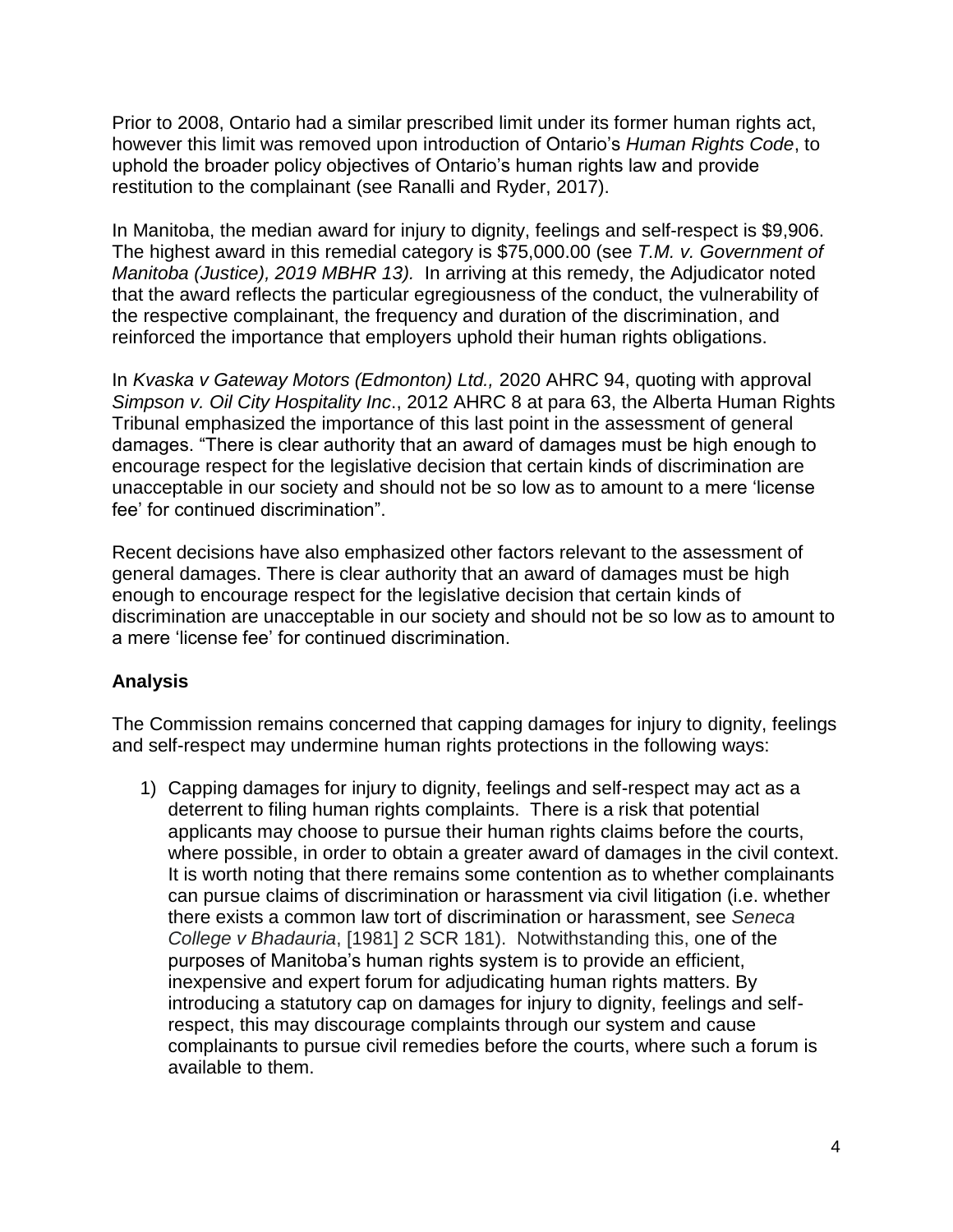- 2) A legislated cap may limit the ability of Adjudicators to account for inflation in assessing awards in future years. In the context of civil litigation, the "rough" upper limit on non-pecuniary damages is adjusted for inflation (see *Lindal v. Lindal*, [1981] 2 S.C.R. 629) and the Ontario Superior Court has held that the rough upper limit does not apply to intentional torts — in this case, assault, sexual assault and other misconduct of a sexual nature. This not only affirms that assessments of damages are context dependent, but also that establishing a "fixed" limit, such as a statutory cap, risks artificially low awards that do not reflect present financial conditions.
- 3) A legislated cap may limit the ability of Adjudicators to account for particularly egregious, long-lasting or serious circumstances of discrimination, and may not allow for adjudicators to account for complainants in particularly vulnerable circumstances. The case of *A.B. v. Joe Singer Shoes Limited*, 2018 HRTO 107, emphasizes the vulnerable circumstances that some complainants may find themselves in.
- 4) The legislated cap will further result in inconsistencies and misalignment in remedial awards across Canada. In other words, should the cap be enacted, a complainant in Ontario may receive greater remedy for comparable discriminatory conduct than a complainant in Manitoba, for example.
- 5) While there are no limits on other remedial headings, such as damages for financial loss, not all complainants incur financial losses in their particular circumstances of discrimination. For example, an individual who experiences racial profiling in a consumer setting may not incur financial loss but would undoubtedly suffer an injury to their dignity, feelings and self-respect. In other words, injury to dignity is not a loss that is ancillary to the range of harms that are caused by discrimination.
- 6) A legislated cap may have a particular impact on the rights of persons with disabilities, particularly those in need of reasonable accommodation. Capping damages for injury to dignity, feelings and self-respect may encourage employers not to pursue accommodation on the basis that incurring a potential liability under *The Human Rights Code* is less costly and more convenient than pursuing a complex, higher cost accommodation (for example, alterations to a built environment).

While we are not aware of the policy objectives that the cap on damages is attempting to achieve, we are surmising that the goal is to ensure that damages under this remedial heading remain reasonable and proportionate.

While this is an understandable concern, we note that there is no evidence to suggest that damages for injury to dignity, feelings or self-respect are disproportionate or unreasonable under the current statutory regime. To date, the median average of this type of damage award in Manitoba is less than \$10,000.00, therefore falling well below the proposed cap. The Commission does not believe there is sufficient evidence to suggest that the effect of the Bill will be to deter adjudicators from awarding "unreasonable" remedies, as their awards generally appear to be reasonable and have been upheld by the Courts.